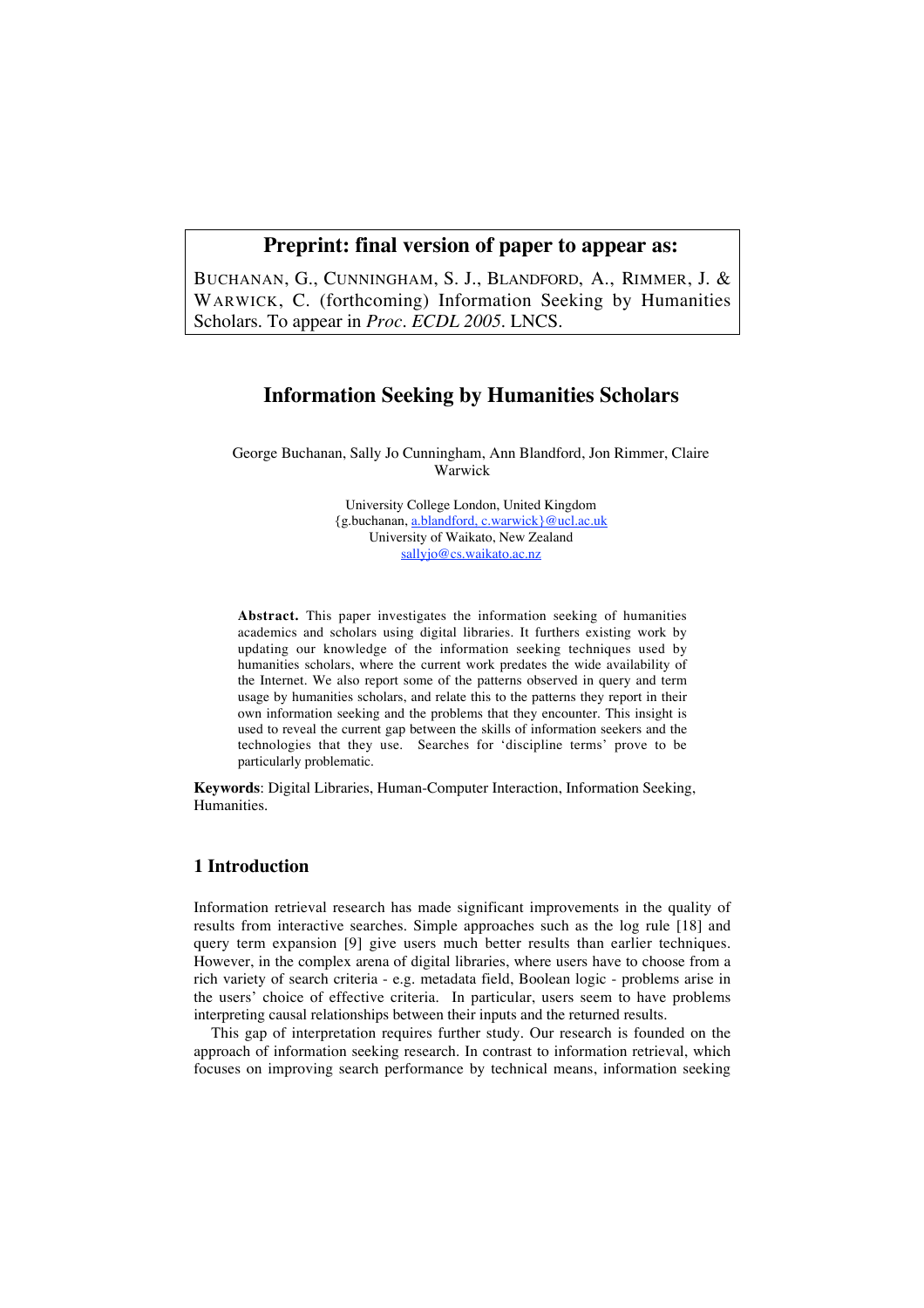describes human behaviour. Improvement is achieved through a better understanding of user abilities and expectations, leading to changes in underlying system mechanics or the human-computer interaction as appropriate. The objective of our research is to reveal more about users' intentions in their information seeking behaviour, and the strategies and tactics they choose that they believe will improve their outcomes. In understanding their anticipations, we hope to provide interactions that better bridge the gap between the system's underlying operation and the users' conception of the system.

This study focuses on humanities scholars – intellectually able seekers who are not technical in orientation. The body of the paper commences with an examination of information seeking research - both general material and findings particular to the humanities. Having reviewed the current state of knowledge, we introduce our user study in Section 3. The findings of that study are presented in Section 4 and discussed in Section 5, before we conclude with a summary of our contribution and future plans.

# **2 Information Seeking**

A key theme in user-centred information retrieval research has been the investigation of the choices users make when searching: what terms they choose, how many, and which other features (e.g. phrase search or Boolean logic) they naturally use.

One immediate distinction that can be made between users is their level of experience, in terms of either interactive search or the subject domain. Lucas and Topi found that experienced, trained searchers use more query terms and exploit Boolean logic more frequently [10]. Hsieh-Yee [7] and Wildemuth [17] studied the impact of domain knowledge; they found that underlying search skills have a more significant effect on query formation than domain knowledge.

The overall picture from studies of choice patterns within user queries, particularly on the web (e.g. [8]), has been that users use few terms and seldom employ Boolean logic or other advanced search criteria. The consistent picture of interactive search is that few expert searchers exist, and most seekers use simple two or three term queries.

In addition to studies of users' behaviour when engaged in interactive search, other researchers have investigated the broader patterns of users' information seeking strategies. One key models is that of Ellis [5,6], who identifies actions such as *Starting*, where the seeker identifies initial sources of information, and *Chaining*, where references are followed forwards or backwards to extend the scope of the covered area. In Ellis' model, users may move from one action to another and no order is assumed. Below, we relate our findings to the work of Ellis.

### **2.1 Information Seeking in the Humanities**

The available literature on information seeking in the Humanities is relatively limited. Wiberley et al's [15] early work disputed the then well-accepted view that humanities search terms were frequently general and imprecise. He identified the frequent use of items such as the names of persons and places. This work was later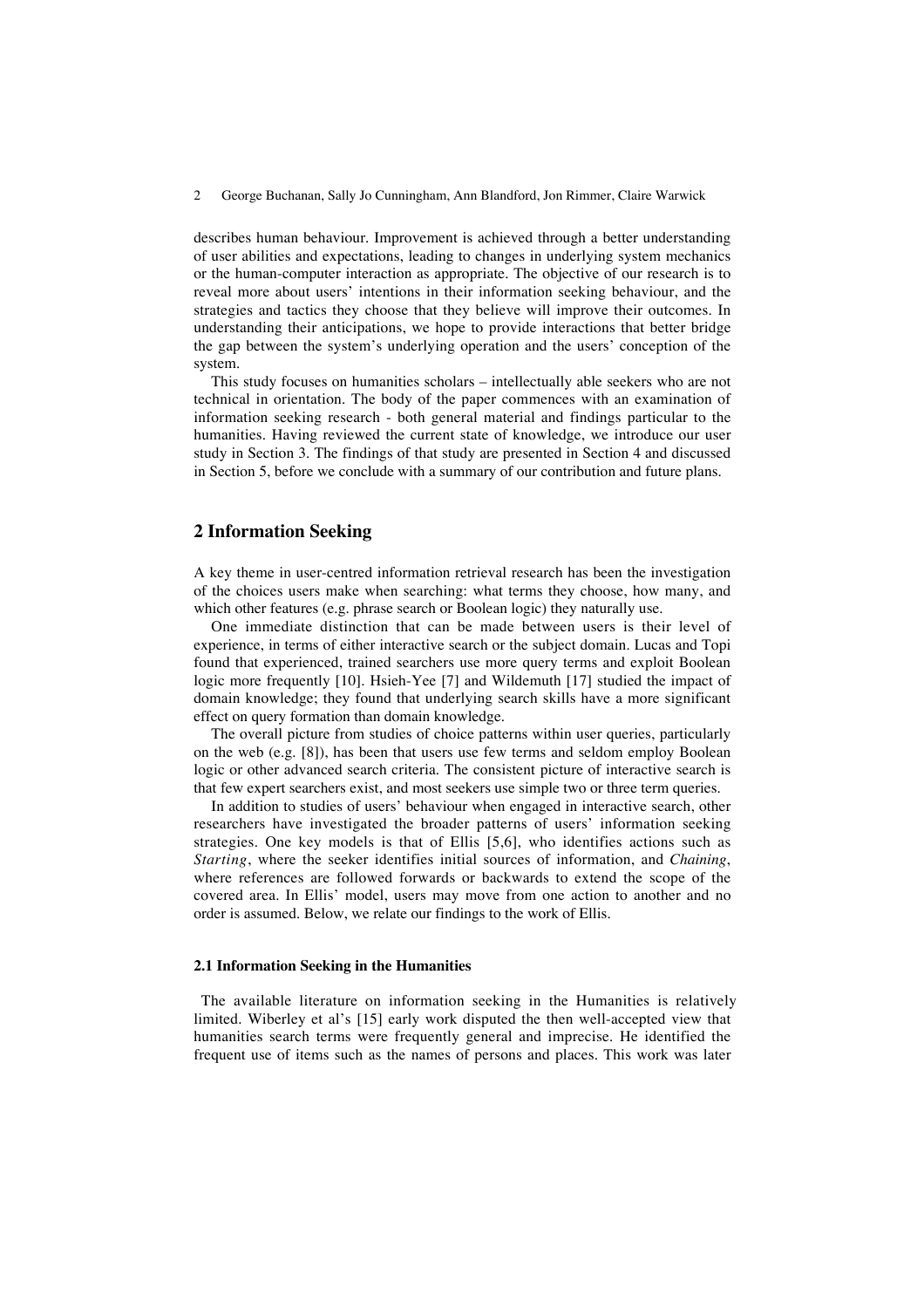extended by Bates [2]. This body of evidence has revealed that humanities scholars in fact frequently use specific and highly selective query terms.

Recently, comparisons have emerged with other academic disciplines. Whitmire [14] reports that humanities seekers demonstrate a significantly higher use of library facilities than other academics. They more often use catalogues, turn to librarians for assistance, browse, use reserve collections and journal indexes, etc. The collaborative aspect of information seeking has frequently proven significant; Watson-Boone [13] identifies the importance of the professional network of neighbouring and distant colleagues in the information seeking of humanities scholars. Thus, humanities information seeking demonstrates a strong use of human support, as well as a more intensive use of printed or mechanised seeking tools. However, though humanities scholars do turn more frequently to librarians, they do so with some reluctance [16].

The impact of the digital information seeking environment in the workplace is particularly poorly understood. Tibbo, [12] in her investigation of the information seeking of historians, states that "we have no idea if they succeeded in finding these materials based on web searches", and similarly questions electronic catalogues. Wiberley's later report [16] itself faces the problem of being a retrospective over the previous ten years. The availability of electronic resources on the researchers' work table was only becoming a factor towards the end of that period.

Though this material is helpful in informing the design of library services for humanities scholars, the picture is far from complete. For example, little has emerged about the use of new electronic sources of information such as the Web, and other recent developments such as the widespread introduction of online journals also have yet to be systematically studied. For the technical development of digital library (DL) systems, the distinctions made in [15] and [2] between different query terms do not fit well with search indexes for text, where distinguishing the role of a particular word is extremely difficult. In other words, there is a gap between our information seeking insights and our information retrieval technologies.

### **2.2 Information Seeking: Summary**

This paper reports our findings which are helping to narrow this gap, and bringing information retrieval technology and interaction closer to the information seeking of humanities scholars. In the next section, we describe a user study that we undertook to update our picture of the information seeking strategies of humanities scholars, and to reveal the parts where the misfit between technology and user skill is greatest. In [3], we used information retrieval evaluation techniques to identify patterns in the textual properties of documents gathered by users in the course of their information seeking. In this paper, we again use information retrieval measures to scrutinise the information seeking of users - in this case, analysing the types of terms that they use to search for documents. Through this, we identify the relationship between the types of search terms identified by Bates [2,11] and the frequency of occurrence of words associated with each type of term.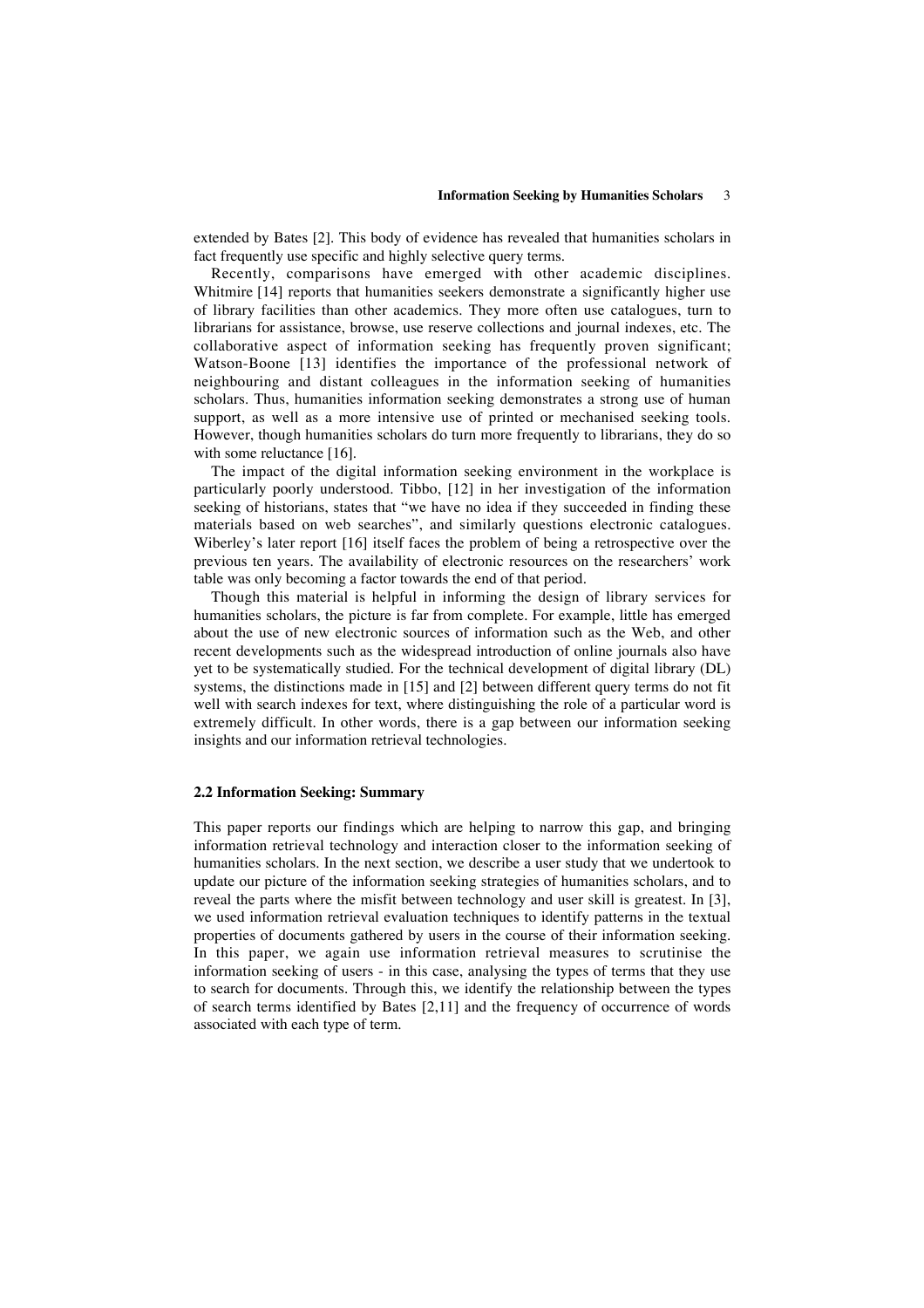# **3 User Study**

To improve our understanding of the information seeking strategies of humanities academics we conducted interviews with eighteen members of the Faculty of Arts and Social Sciences at the University of Waikato in New Zealand.

The interviews were conducted over a six week period, in the participants' own offices. We wished to elicit their experiences of using digital libraries and electronic library catalogues, and their perceptions of the problems and successes they experience in using them. Participants were encouraged to demonstrate their strategies using the University's electronic catalogue, which provides direct access to a number of electronic resources as well as the books physically in the library. The use of a familiar system was intended to reduce the effects of learning, and to focus their explanation of their information seeking in a context where they were able to demonstrate their own expertise. In addition to the traditional interview approach, the search terms used were recorded and later analysed for their effect.

Our goals were to identify areas where strategies are already well formed, areas where seeking was commonly perceived as difficult, and the types of query choices made (terms, options, etc.). In the latter case, we wished to identify any correlation between problematic areas of information seeking and the sorts of query choices made.

### **3.1 Participants**

In this paper a two-letter subject code and number identify each participant. Participants in our study were academic faculty, ranging in age from 28 to 65; their backgrounds are outlined in Table 1. We compared experiences across different levels of experience, background, seniority and age. The participants were recruited through direct contact and a circular through the faculty newsletter.

Due to the relatively difficult access to large reference libraries in New Zealand, we might expect a higher adoption rate of technology compared to academics in Europe or North America.

#### **3.2 Study Method**

The interviews occurred in the participants' own offices and they used their own computer equipment when interacting with the library systems. After a short briefing on the objectives of our research, participants engaged in semi-structured interviews concluding with a demonstration by them of their use of the information seeking tools available to them. During the interview, only the investigator and the participant were present, the investigator noting the participant's responses and explanations. Their interactions with the library system and/or Internet search engines were also noted, and search terms recorded for later analysis. In addition to library systems, the academics were also encouraged to describe their use of the web in general as a research and information resource.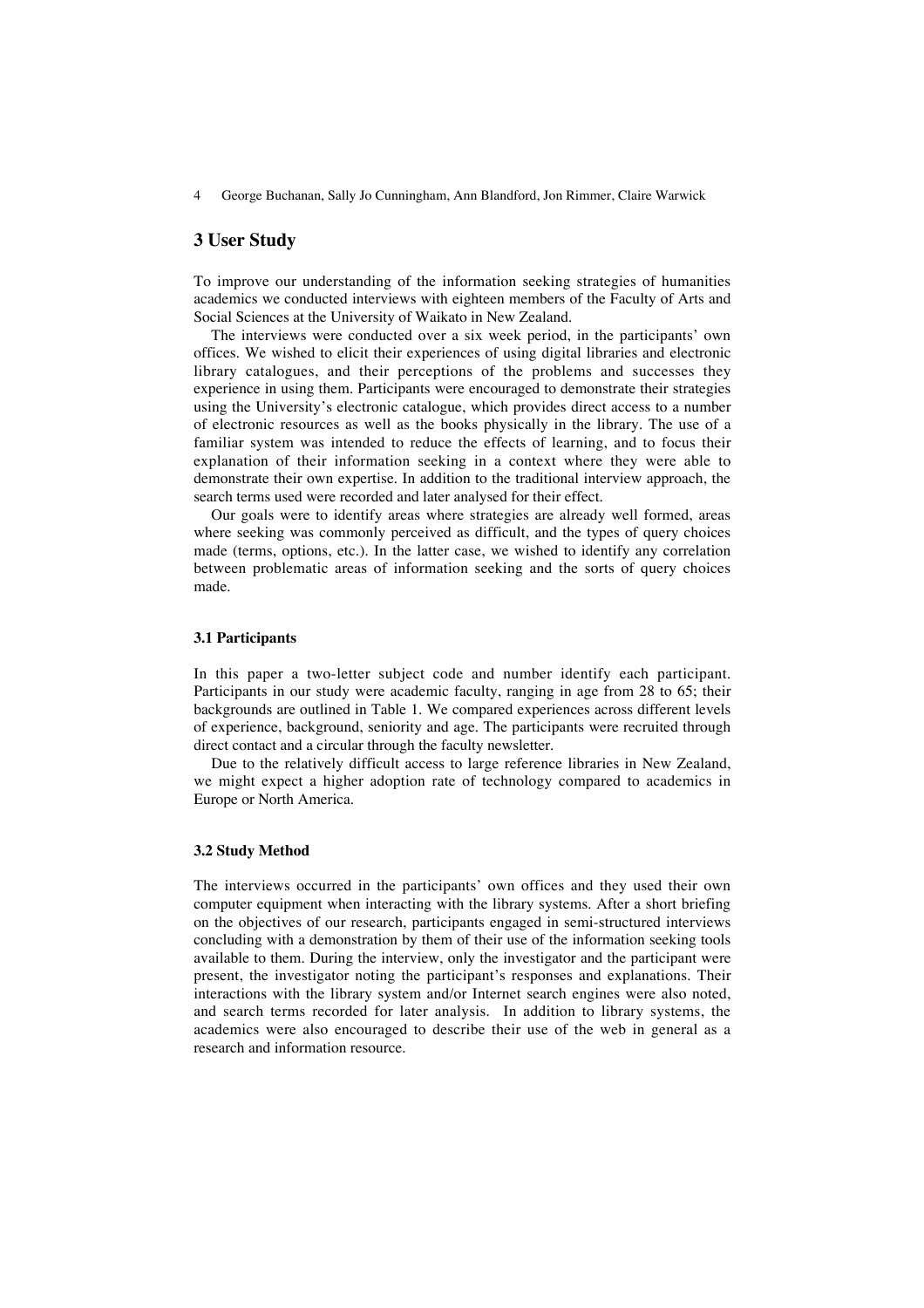#### **Information Seeking by Humanities Scholars** 5

After the interview, the university catalogue index was used to identify the frequency of the terms that the participants had used. Where another source was used, the result list for each individual term used was inspected to deduce the effect of each word and the default search criteria recorded. The university catalogue system produces results in a number of forms, including ranked list (default) and alphabetic title order. Search criteria include "Keyword anywhere" and "Title begins with". The participant's explanation of the search - i.e. their intention - was then compared against the achieved effect. Terms were also compared against the search term taxonomy of Bates [2]. Thus, for each term we identified its semantic form (e.g. geographical name) and its rate of occurrence (document frequency).

Query (or browsing) intentions were related to Ellis' information seeking strategies [5,6]. This applied to information seeking activity described by the interviewee during both the interview and the demonstration parts of the study.

| Identity        | Subject                    | Post               | Years in | Gender | Use  |
|-----------------|----------------------------|--------------------|----------|--------|------|
|                 |                            |                    | Field    |        |      |
| AN1             | Anthropological History    | Lecturer           | 15       | Female | Low  |
| AN2             | Anthropological History    | Assoc, Professor   | 21       | Female | Low  |
| AN3             | Anthropological History    | Professor          | 20       | Male   | Low  |
| ED <sub>1</sub> | Education                  | Dean               | 26       | Male   | High |
| ED2             | Education                  | Research fellow    | 20       | Female | Med  |
| EN1             | English                    | Senior Lecturer    | 12       | Male   | High |
| EN <sub>2</sub> | English                    | Assoc. Professor   | 20       | Male   | Low  |
| EN3             | English                    | Senior Lecturer    | 20       | Female | Med  |
| HS1             | History                    | Lecturer           | 10       | Female | Med  |
| HS <sub>2</sub> | History                    | Senior Lecturer    | 35       | Male   | Med  |
| HS <sub>3</sub> | <b>History</b>             | Senior Lecturer    | 27       | Female | Low  |
| LI1             | Linguistics                | Assoc. Professor   | 25       | Male   | Med  |
| LI2             | <b>Applied Linguistics</b> | Senior Lecturer    | 10       | Female | High |
| MS1             | <b>Media Studies</b>       | Professor          | 24       | Male   | High |
| PL1             | Philosophy                 | Lecturer           | 8        | Female | High |
| PL <sub>2</sub> | Philosophy                 | Professor          | 30       | Male   | Med  |
| PO <sub>1</sub> | Politics                   | Professor          | 25       | Male   | Low  |
| EV1             | Environmental Mgmt         | <b>PhD</b> Student | 3        | Female | Med  |

**Table 1.** Brief details of participants

# **4 Findings**

Our participants reported a wide variety of experiences with digital libraries, electronic library catalogues and the web generally. In this section, we discuss the role of each of these types of resources in turn. Subsequently, we identify common strategies described by our readers, and then finally discuss the insights gained through a detailed examination of their searches.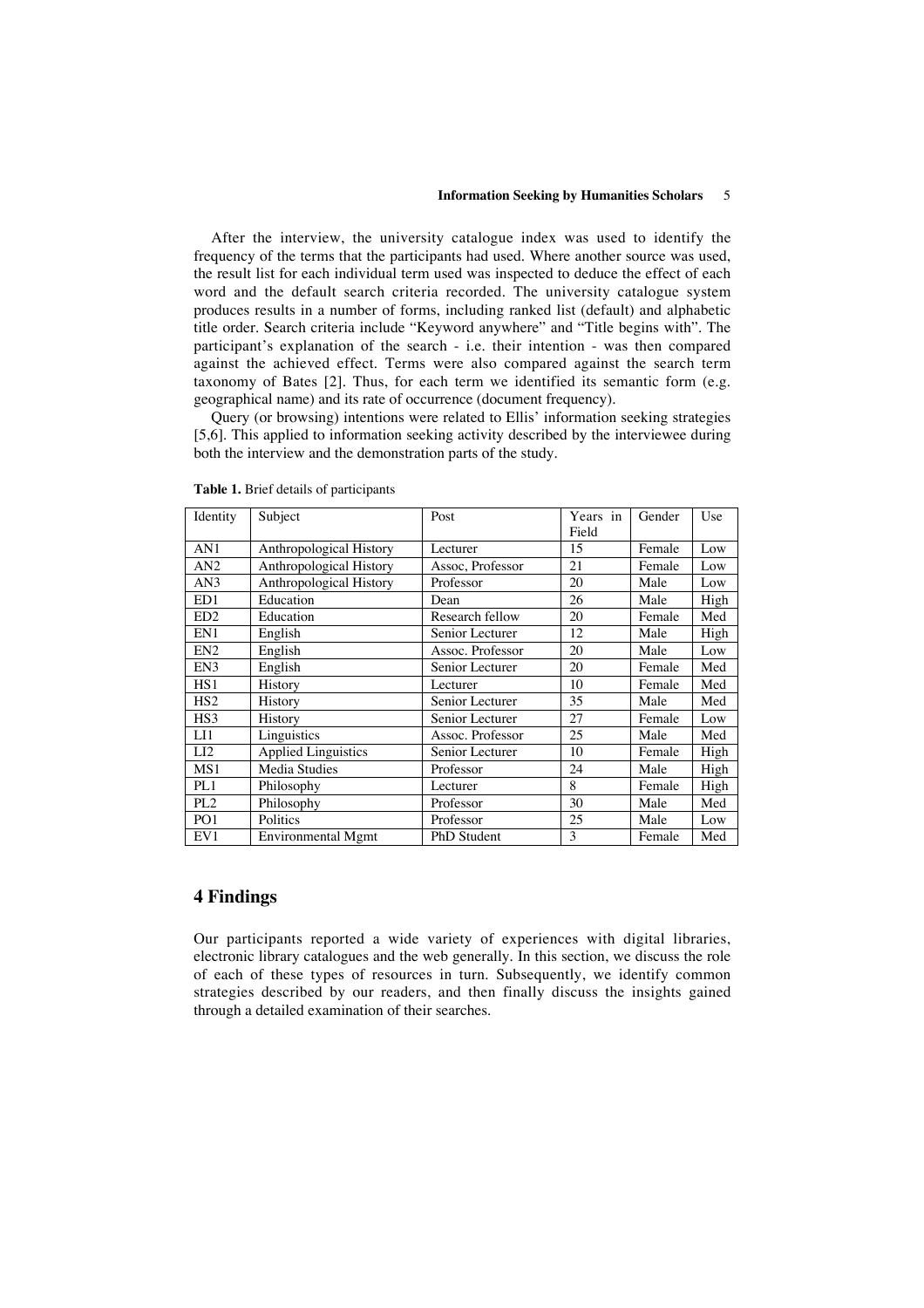#### **4.1 Digital Libraries**

Our readers were not explicitly aware of the concept of digital libraries. Commonly, they referred to DLs as "online databases", or referred to the electronic library catalogues (e.g. the university's own catalogue) that themselves linked to the content of actual DLs. The use of electronic journals also confused this issue. However, all the participants used digital libraries in one form or other. For these users, DLs as a concept were subsumed by digital forms of familiar paper-based services.

Actual use of digital libraries varied. Participant AN1 described herself as "a technophobe", seldom using digital resources although she described how she "repeatedly tried to use online journals". In contrast, participant ED1 described himself as an "enthusiastic user of online material". Each of these participants saw themselves as being at an extreme of the digital use continuum.

These differences were not, however, simply personal. Both education users (ED1, ED2) reported high levels of computer use, and stated that colleagues in other institutions were similar to them. ED1 and ED2 both argued that the strong uptake of computer technology in schools had driven them to be early adopters of online information systems: ED1 describing his use of a dial-up connection to a document database in San Diego in the mid 1980's, and ED2 her use of online material from the UK towards the end of the same decade. Conversely, the anthropological history users (AN1/2/3) identified themselves as low-frequency users and also reported that their counterparts elsewhere shared their own preferences.

One marked difference in technology arose around the issue of access. Once material was found online, educationalists reported that they seldom had difficulty retrieving it. On the other hand, Anthropological History and English users regularly found themselves "barred" by access controls - i.e. they were expected to pay for access. A few individual users - e.g. LI1 - were directly involved in projects that gave them privileged access to material of high value to them, whilst others such as EN1 personally paid for valued resources. There was a strong correlation between access difficulties and take-up: all readers who reported access problems as being acute were infrequent users of online libraries and journals.

# **4.2 Internet Use**

Across all participants and degrees of digital library use, the Web was seen as a useful substitute for a traditional encyclopaedia. However, identifying the source was seen as an important step in verifying the trustworthiness of the information. For example, AN1 said "I use the Internet to look up definitions of words, rather than turn to a dictionary like the OED. I know that we've got access to the OED online, but I prefer to search for it instead." Similar views were reported by the other readers.

The Internet was also a good starting point for more specific strategies. For example, it could provide initial sources for chaining, quotations, and checking bibliographic data.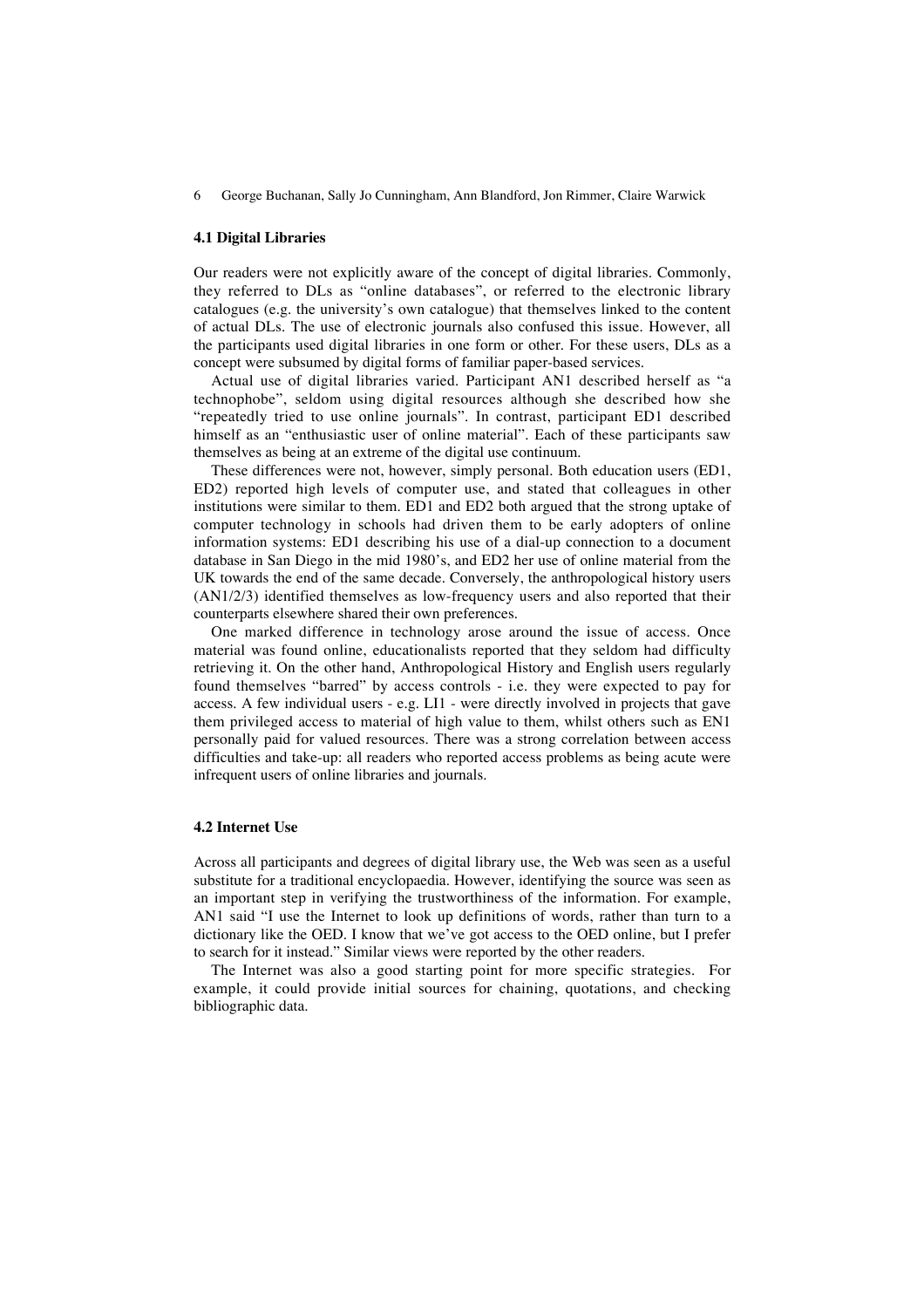#### **4.3 Career and Community effects**

Most participants reported that when they were new to an area of research or teaching, their DL use soared, especially when they were at an early stage of their career. This pattern was repeated on the smaller scale; e.g. when a new project was starting, or a new sub-field of study was explored, participants reported a peak of digital library use. For instance, EV1 reported that the start of her PhD studies resulted in an eighteen month period of extensive literature seeking, followed by another eighteen months of fieldwork, in which all she did was track for later publications. LI1 also reported the same pattern in regard to a book he was writing and, in common with EV1, was now returning to online sources to check for literature that had appeared in the meanwhile to ensure that all the references were up to date.

Findings vary with the age group and experience of the researchers interviewed. More experienced researchers relied more on personal contact and domain knowledge; they would know of many developments before they are formally reported [1]. For these users, personal contact was a more important source of new data than direct information seeking in any medium. Literature was invoked more to back up arguments than to develop them. One particular Internet strategy did emerge in this area: fifteen participants reported 'Googling' for the homepages of known researchers to either update their list of publications or check specific citation details.

### **4.4 Information Seeking Strategies and Tactics**

In this subsection, we report on the higher-level information seeking strategies and tactics used by the participants in our study. As shall be seen, there was generally a strong relationship between the behaviours we observed and those found in information seeking models such as those of Ellis mentioned earlier.

**Choosing to Search or Browse:** "Browsing" in digital environments was noted as a particular problem - highly effective in physical libraries, but difficult in an electronic environment. EN1 suggested a reason for this: "with an online search you have to be more targeted as the structure is linear. On the other hand, in a real library I go to a physical place and find stuff alongside what I am looking for under the same call number; I think I can do that in the DL but I am less likely to do that." During search, subject classifications were even more rarely used; indeed, any mention was negatively critical. For example, PL2 commented: "I've encountered these things in the past... I don't think of subjects that way. I'm always surprised where books are classified." Our readers demonstrated varying awareness of the existence of browsing in a DL, and none reported doing it regularly. This correlates with findings from our earlier studies. Search also proved an ineffective replacement for browsing, participants observing that it is easy to have lots of hits or no hits. Thus, there was little satisfaction when searching broadly in a field understood by the humanities academic as well-defined. One alternative is the use of chaining instead of browsing in the digital domain.

**Choosing where to Seek:** Participants reported difficulties early in their use of digital resources in identifying appropriate sources for their areas of interest. Later, having selected sites or journals that met their needs, they would return to these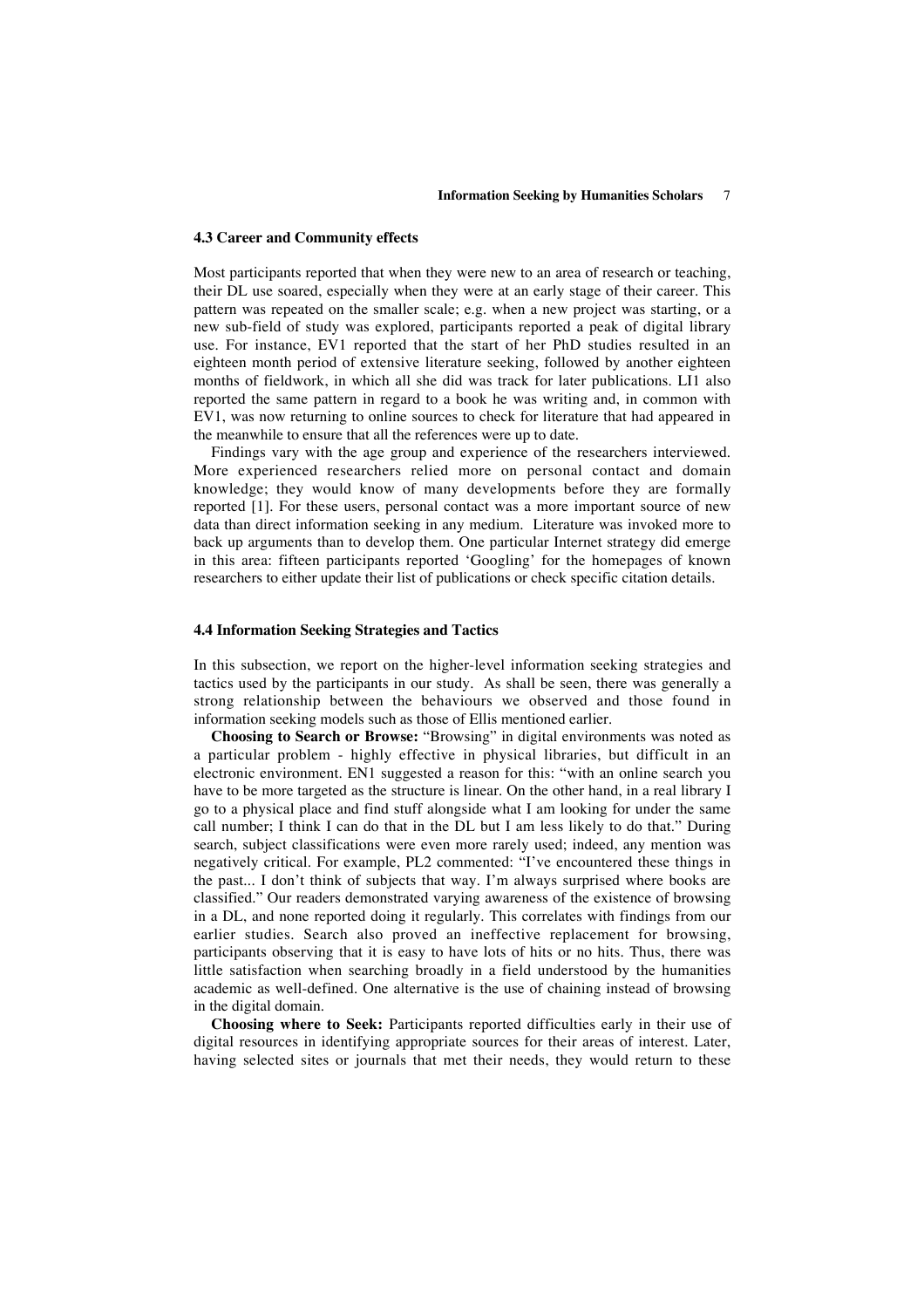regularly. However, they often did so directly, not interacting with the institutional catalogue that indexed the external material. ED2 explained: "When I started, I took a long time to find what was there. Now, I just go direct - you know, not using the uni catalogue - straight to the journal or database itself." A different approach was taken by PL1, who said "When I am searching, I just use Google; it usually finds the article I want and I go straight from there to the database - when I locate a paper often I have online access through the library... it will come up and when I click on it and access if good it will just say 'You are logged on at the University of Waikato' or something like that."

**Ellis' Patterns:** Ellis' principle of chaining - using references and citations in known works to find unknown ones - was noted by all our participants. This was a dominant form of behaviour, which was often reported as the common context within which effective search occurred. Thirteen participants also reported their tracking of particular journals - described by Ellis as 'monitoring', and eleven participants reported the same behaviour in regard to known researchers in their field. Twelve reported behaviours Ellis described as 'browsing'.<sup>1</sup> 'Verifying' previously found information was reported by ten participants.

When returning to journals, a serial reading of the latest issues was common. For example EV1 reported: "There are certain journals that do publish a lot of useful things and I sometimes trawl through those issue by issue - I thought it would be a waste of time, but it wasn't: I found things I wouldn't have by search."

### **4.5 Query Term Effects**

In our study, we observed forty six different searches with 121 query terms. Previous research [2,15] has identified key query term types that appear in the searches of humanities users: names of individuals, geographical names, chronological terms and discipline terms (understood terminology within the field – e.g. in computer science, 'recall and precision'). It is argued that these query term types have a specific meaning within a discipline and therefore should be "good" query terms. However, these term types have not been studied from the perspective of information retrieval, to understand their usefulness when input to a search engine. A specific term may carry strong semantic cues, but information retrieval techniques focus instead on the rate of occurrence of a word or phrase. For example, 'precision' can occur in many more contexts than 'recall and precision' and mean different things even in a computer science corpus. Thus, there is a gap between the human understanding of the term and the treatment of the same term by the computer. In addition, we wished to see how these types of terms are used by humanities academics when performing actual queries. The effect of single words is strongly influenced by the criteria with which they are used. For example, a word occurring in a phrase plays a different role to a word used on its own.

Bates [2] and Wiberley [16] identify a range of term types that are particular forms of 'proper' words; e.g. names of places and people. Proper names were reported by all

<sup>&</sup>lt;sup>1</sup> N.B. Ellis defines this as scanning known sources of information - this is not quite the common usage in information seeking.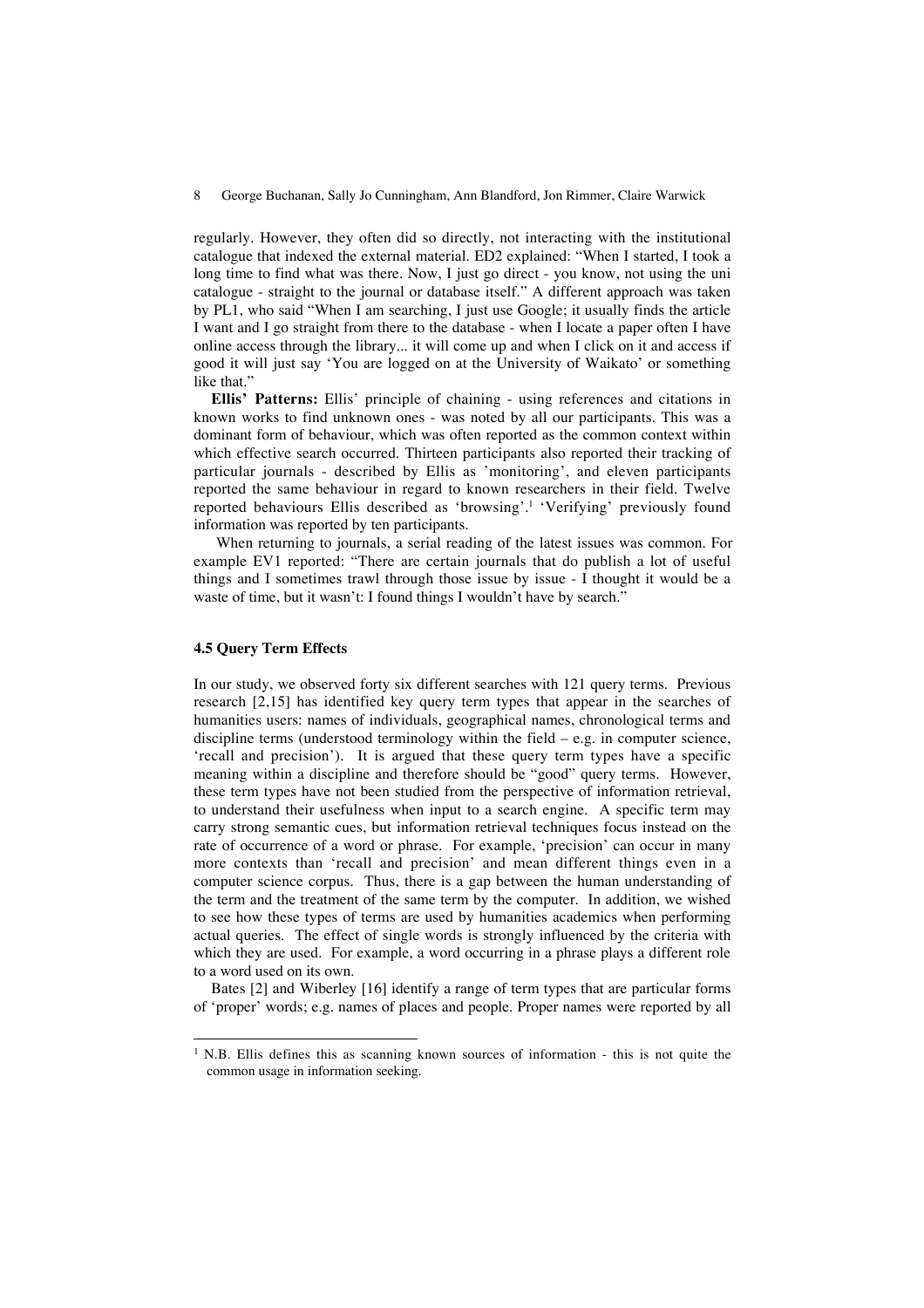our participants as being a commonplace form of term in their searching – e.g. when searching for a journal article by a particular author. In addition, fifteen of our participants used one or more proper term in their description and demonstration of their own searching. Thus, this particular type of query term is of particular interest.

When a person's name was used, the number of document matches in the university library was typically under 100, and these were grouped by name, so the number of displayed results was usually under 25 (one page of results). Only in two cases was this number exceeded: when the name was matched in any field. In one of these cases, the results for 'Caxton' soared to just over 3000 matches from a body of over 1,000,000 works.

Geographical names were not as selective, particularly when they referred to New Zealand locations. The University of Waikato specialises in New Zealand specific research, so even regional name searches on title return hundreds or thousands of hits; for instance, a search for 'Otago' - a region of NZ - in the title of a book would return 1268 entries; when executed on 'keyword anywhere', 3174 items were returned.

What we observed in the case of common proper names was that 'keyword anywhere' represented a poor choice of search criteria. Unfortunately, this was the default used by the library catalogue, and was seldom changed by moderate and low users of DL resources. However, both forms of proper (person and place) name, particularly when used with additional terms, resulted in smaller result sets that our participants reported positively. Combined with a default relevance ranking, a satisfactory match was consistently found near the top of the search result list. Furthermore, in the case of the six participants who used phrase searching when using people's names (all but one reporting themselves as a 'high frequency' user), the selectivity of the term prove even stronger. Each of these users also reported the need to try alternative forms of the same name.

Another form reported by Bates was the chronological period. This occurred on only six occasions within our participants' searching, but was reported in the course of eight interviews. Where chronological periods were used, a search typically returned around 1000 hits on title, with more modern periods being increasingly common (e.g. 1869 hits for "twentieth century").

One further form of term that Bates [2] specified was the 'discipline term'. Again, these terms were both reported and demonstrated by our seekers. Such terms are often small phrases that consist of two or three individual words.

Examining these terms through the online catalogue's index revealed a clear problem. When using the default "keyword anywhere" search of the university library, very high numbers of results were returned. The library indexer automatically restricts searches to returning at most 10,000 matches. This limit was consistently exceeded when such discipline terms were used; the best case was "mercantile economy", and even that resulted in over 4,000 hits. The participants in these cases found little of relevance even at the top of the search result list. This problem seldom occurred for proper name searches unless, again, several terms were used together. Conversely, use of these terms as a phrase, particularly against individual fields, often resulted in few or no hits (less than 25 hits in 18 of 21 examples, 2 being no hits). Such search criteria prove imprecise unless treated as a phrase. Participants, such as ED2, who were satisfied with digital libraries specifically checked that they used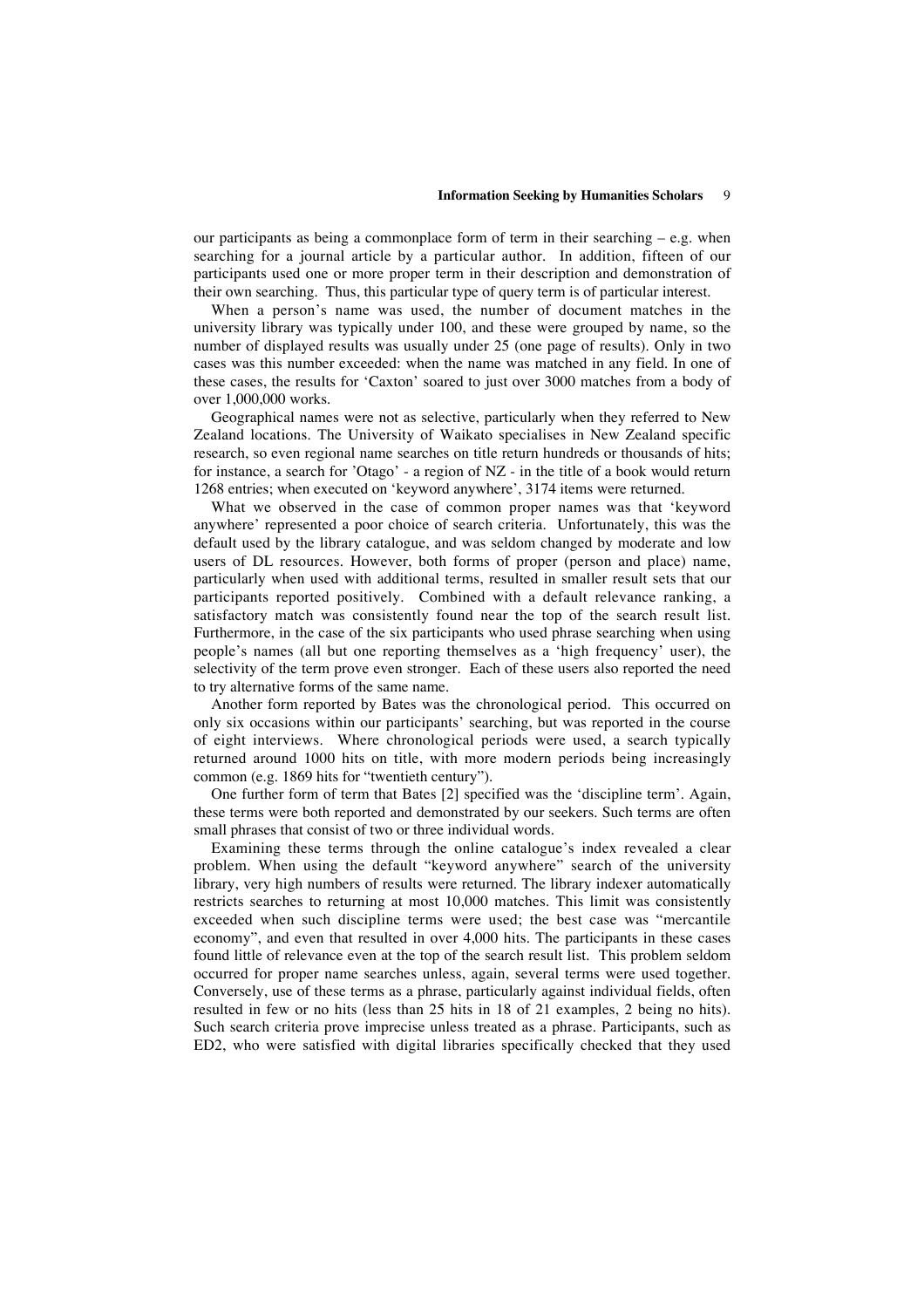these terms in a phrase. Naive users, on the other hand, performed no checks for this and consistently obtained very large result sets.

This problem with discipline terms seems to correlate with problems reported by seekers when searching more broadly, and also ties with the strategies that they use.

When terms are combined, the effects vary widely depending on the search criteria used. For example, a combination of 'Otago' and 'twentieth century' can range from one hit to 10,000 hits, depending on the options used. The default search option for the library catalogue (keyword anywhere) in fact returns the highest figure.

Participants who reported satisfaction with their experience of online systems (e.g. LI1, ED1, ED2, EV1, PL1) all regularly described not only the search terms that they used, but which fields those terms would be used in. For these users, term and field are closely related. On the other hand, AN1 represents those with a less positive experience: "When I look stuff up, it just is far too much. My colleagues are overwhelmed, two of them anyway, by finding lots of stuff and I don't think they find much of it helpful; I don't. It is much easier just to go to the shelves and browse there". In the case of these users, they reported finding too much, and in our interview only demonstrated "keyword anywhere" searching. Given the example above, it can be seen that effective use of fields in search is critical to consistent satisfaction.

Similarly, satisfied readers articulated both a pattern of changing their search terms flexibly and, even in the case of ED1, an awareness of different strategies in different libraries: "...because I have got a, generally got a clear sense of what I am looking for. My knowledge and fluency in what I am looking for lets me get good descriptors. There's always a learning curve with a new repository. The familiarising process takes time - what works in each library." Again, dissatisfied users did not express this understanding. However, most participants expressed little or no awareness of different strategies being needed in different contexts.

When comparing between our seekers, we sought any relationship between their attitudes and experience with digital library resources and their use of queries. As has been touched on a couple of times in this section, query criteria were used more selectively by more frequent and enthusiastic readers. Naive or unenthusiastic users only used the basic search criteria, and appear to be more frequent users of 'concept terms'. As noted above, concept terms require the use of phrase searching to improve precision in results sets; low frequency users AN1 and SS1 used one or more concept terms in each search and never used phrase search. In contrast, highly satisfied intensive users (e.g. PL1, EN1) used concept terms in only one case, and immediately applied phrase search, citing the problems that they found if they forgot to use this. Experienced and keen users of digital resources also exploited fielded querying, and proper names more frequently occurred in their search criteria. All five users who identified themselves as high intensity users described using Boolean search; of the moderate and low frequency users, only two noted an awareness of this option, and both had previously been high intensity users. However, our samples are too small to determine any statistical significance.

Strangely, where naive strategies were applied, readers would often report positive experiences with searching on the Internet as opposed to disappointment with specialised catalogues and libraries. Google was consistently identified as the Internet search engine used by our readers. Given the design choices of Google that maximise precision at the expense of recall (e.g. all search terms are required in matched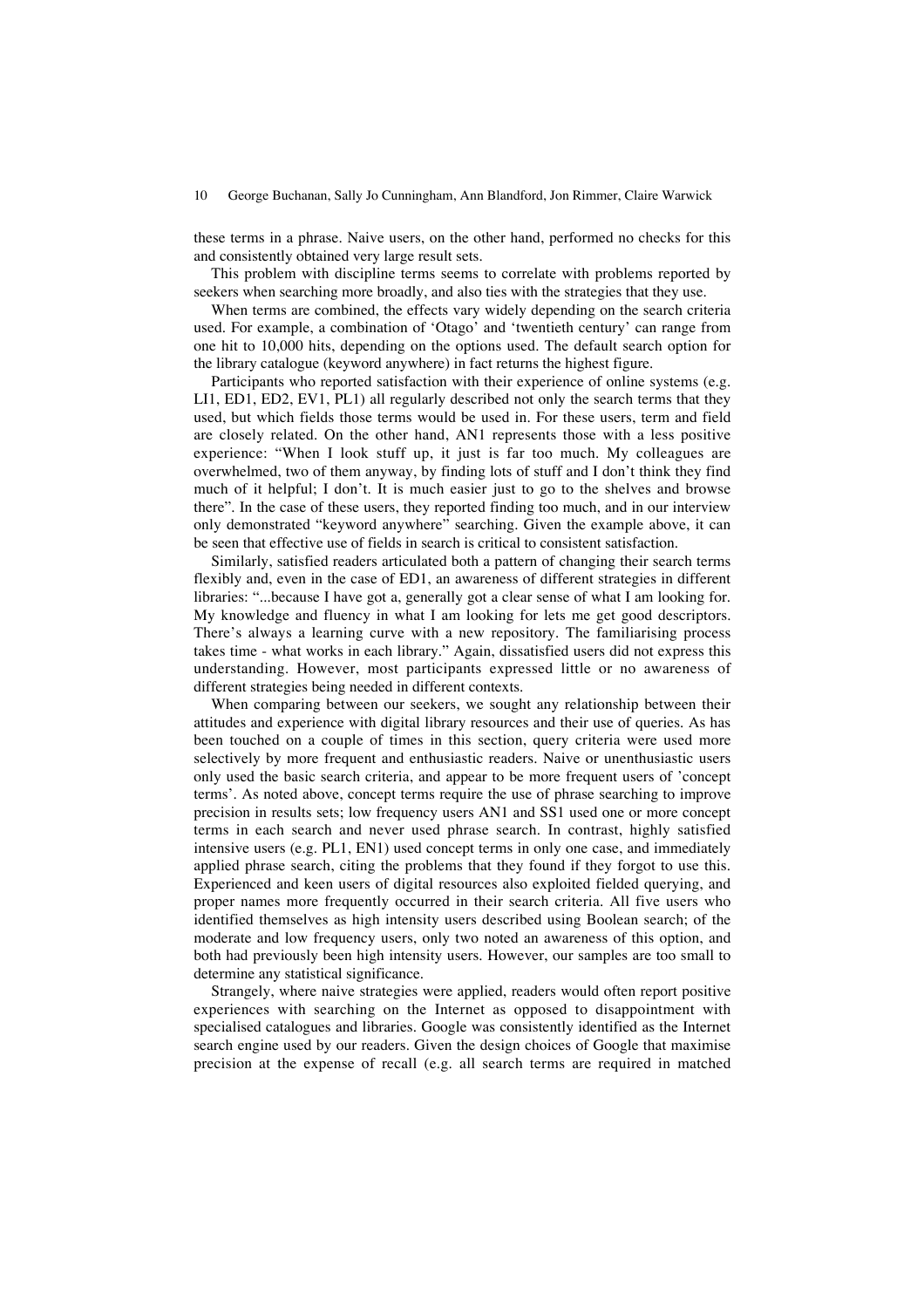documents) and positively weight query term proximity in matching documents (providing a simile to phrase searching), there may be a relationship between the design choices of the search engines, strengthening poorly focussed searches, and the users' positive remarks.

### **5 Discussion and Conclusions**

We studied the information seeking skills and strategies of eighteen humanities academics. Across our participants, there was a correspondence between high usage (present or historic), strong search skills (e.g. use of fielded search) and a greater degree of satisfaction with DL systems. Unfortunately, it is difficult to ascertain what empowers a user to move from being a low-skill, low or moderate frequency user to a more flexible, satisfied user. Our high-frequency users could pinpoint a specific event, e.g the beginning of a project, as a turning point in their use of DLs and this, in turn, suggests that the change can occur over short periods of time. As with our observation of career effects, Wiberley [16] draws similar conclusions. This means that observing this change in a given user study will probably prove extremely difficult.

Through comparing participants' behaviour to Ellis' information seeking model, we discovered that a few basic strategies had a central role in their use of DLs. Citation chaining was one key strategy that formed the common approach to finding contemporary academic research literature and, often, initial leads into archives.

Humanities academics, particularly those established in their field, used the academic community as an important source of recommendations. They also tracked the work of individual known researchers, e.g. by monitoring the researchers' personal home pages – a form of chaining. Where skills of information seeking on computers were limited, it was often because the academic network was strongly developed and minimised the need for active, independent information seeking.

Our participants believed that they were successfully locating information that answered their needs. However, it appeared that on occasion the effort required to achieve success was high. For example, user AN3 succeeded in exploring a new area of interest through an extensive use of chaining, built on an initial set of documents obtained through personal contact. However, even he described this strategy as "time consuming and exhausting".

When information seeking moved from a strongly-defined goal – e.g. 'author and title' search – into more uncertain areas such as conceptual searches related to a discipline term, problems rapidly emerged. Precise searches required the careful selection of search criteria that we only observed in a few users. Classification structures of the library could help locate information about a particular topic. However, our participants seldom used classifications to browse in DLs, even though they often reported browsing in physical libraries. Furthermore, only two mentioned using classifications when searching.

Future work is needed to identify techniques to better support less experienced users by assisting them in selecting appropriate search criteria (e.g. use of fields and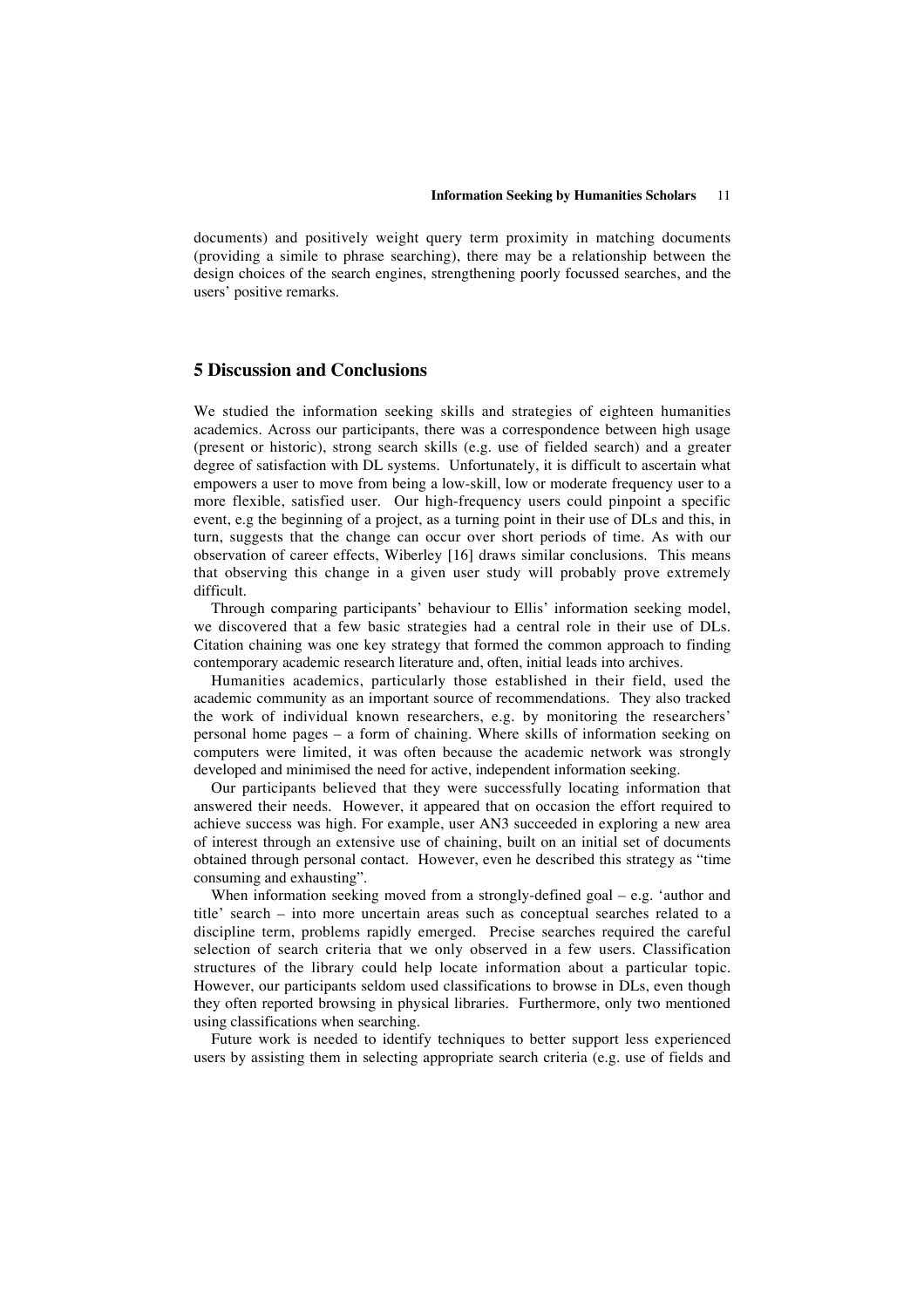phrases). Similarly, setting default search criteria to emphasise precision over recall should improve the results when naïve search criteria are used with discipline term queries (Google takes this approach). Support for chaining in many DL systems (including the ones studied) is poor. Given the significance of this approach for humanities academics, better citation chaining tools should considerably improve their experience of DL systems.

## **6 Acknowledgements**

This work was supported by EPSRC Grant (GR/S84798). We would also like to thank the study participants and the University of Waikato for its support of the study.

# **References**

- 1. A. Adams and A. Blandford. Digital libraries in a clinical setting: Friend or foe? Procs. European Conference on Digital Libraries, LNCS 2163, pages 213–224, 2001.
- 2. M. J. Bates. The Getty end-user online searching project in the humanities: Report no. 6: Overview and conclusions. College & Research Libraries, 57:514–523, November 1996.
- 3. G. Buchanan, A. Blandford, M. Jones, and H. W. Thimbleby. Spatial hypertext as a reader tool in digital libraries. In Visual Interfaces to Digital Libraries, pages 13–24. Springer-Verlag, 2002.
- 4. G. Buchanan, M. Jones, and G. Marsden. Exploring small screen digital library access with the greenstone digital library. In ECDL '02: Proceedings of the 6th European Conference on Digital Libraries, pages 583–596. Springer-Verlag, 2002.
- 5. D. Ellis. A behavioural model for information retrieval system design. Journal of Information Science, 15(4/5):237–247, 1989.
- 6. D. Ellis and M. Haugan. Modelling the information seeking patterns of engineers and research scientists in an industrial environment. J. of Documentation, 53(4):384–403, 1997.
- 7. I. Hsieh-Yee. Effects of search experience and subject knowledge on the search tactics of novice and experienced searchers. JASIS, 44(3):161–174, 1993.
- 8. B. J. Jansen, A. Spink, and T. Saracevic. Real life, real users, and real needs: a study and analysis of user queries on the web. Inf. Process. Manage., 36(2):207– 227, 2000.
- 9. J. Koenemann and N. J. Belkin. A case for interaction: a study of interactive information retrieval behavior and effectiveness. In CHI '96: Proceedings of the SIGCHI conference on Human factors in computing systems, pages 205–212. ACM Press, 1996.
- 10.W. T. Lucas and H. Topi. Form and function: The impact of query term and operator usage on web search results. JASIST, 53(2):95–108, 2002.
- 11.S. Siegfried, M. J. Bates, D. Wilde. A profile of end-user searching behavior by humanities scholars: The Getty Online Searching Project Report #2. JASIS, 44(5):273–291, 1993.
- 12. H. R. Tibbo. Primarily history: historians and the search for primary source materials. In JCDL '02: Procs. Joint Conference on Digital libraries, pages 1–10. ACM Press, 2002.
- 13.R. Watson-Boone. The information needs and habits of humanities scholars. RQ, 34(2):203–216, 1994.
- 14. E. Whitmire. Disciplinary differences and undergraduates' information-seeking behavior. J. Am. Soc. Inf. Sci. Technol., 53(8):631–638, 2002.
- 15. S. E. Wiberley and W. G. Jones. Patterns of information seeking in the humanities. College and Research Libraries, 50:638–645, 1989.